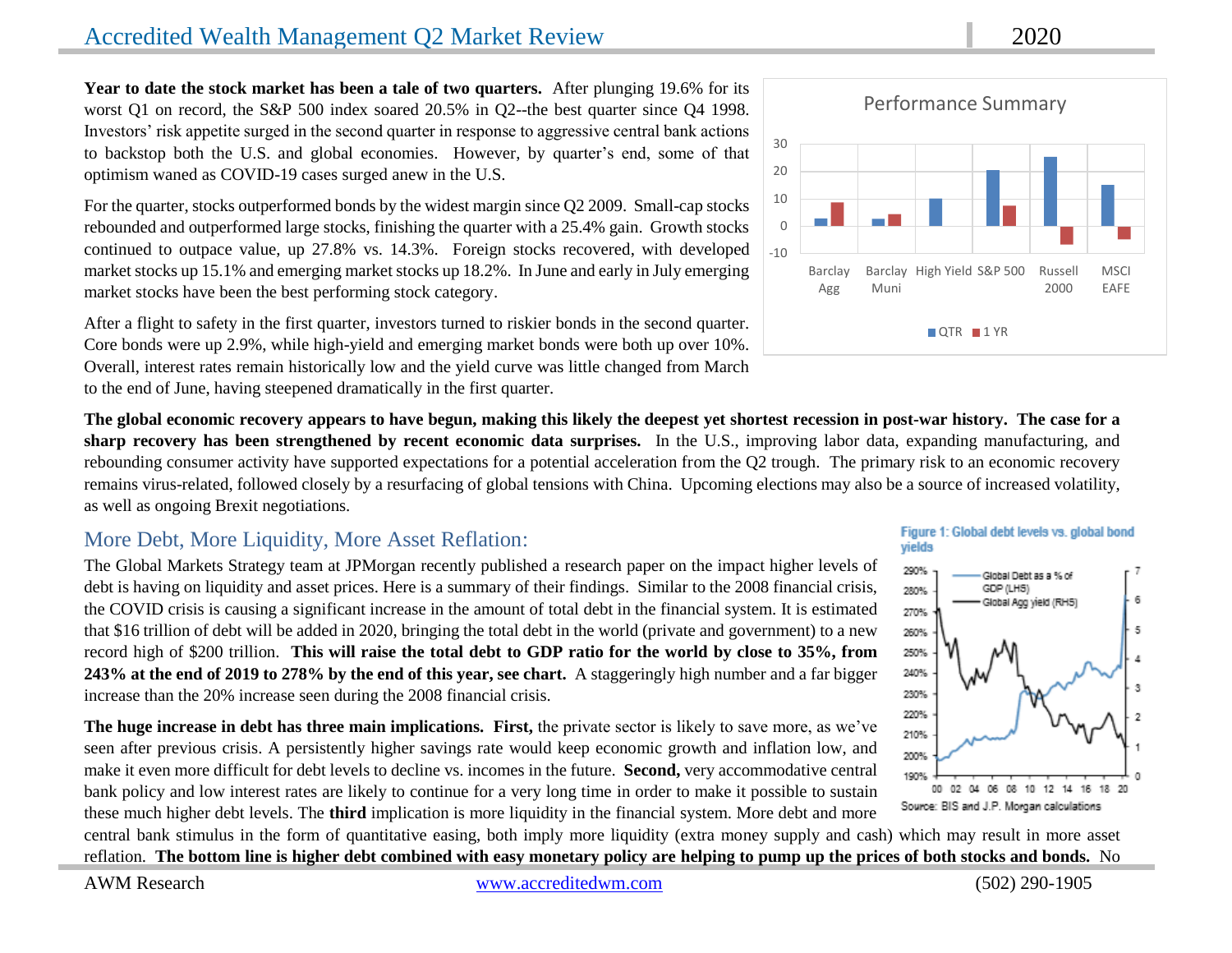one knows how long this cycle will last or the ultimate capacity for debt around the world. However, we do know that higher interest rates and/or inflation would likely bring an end to this debt cycle.

## Election Implications:

With U.S. elections only a few months' away investors are busy projecting outcomes and implications. One scenario of growing interest is the potential for a Democratic sweep, setting the stage for a shift in the legislative agenda. **The current prediction markets imply the probabilities of a Democrat in control of the White House at 62%, the Senate at 61% and the House of Representatives at 85% (as of 7/7/20).** The consensus view of investors is a sweep by the Democrats would be a negative for stocks. The reality is more nuanced and may actually be neutral to a slight positive for markets. We'll have to see how much of Vice President Biden's campaign agenda is implemented if he is elected and what the make-up of his cabinet will look like. **History suggests that challengers to an incumbent typically campaign at an extreme only to converge to the center post-election.** It's also important to remember that his policy priorities were established in healthy economy prior to COVID-19 and are likely to change if the economy weakens. Here's a quick recap of Biden's major policies and whether they will have a positive or negative impact on markets: **1. increase corporate tax rates from 21% to 28%-** this would be a drag on earnings and likely reduce capital spending and corporate buybacks, a negative for stocks; **2. Increase the Federal minimum wage**- should increase aggregate demand with limited impact on margins, overall neutral for stocks but with significant winners and losers. **3. Softening on tariffs**- trade relations with China would likely improve and would be a net positive to global trade and the markets. **4. Higher infrastructure spending-** a net positive for earnings and the markets. **Overall, we think a potential Democrat sweep in November would be relatively neutral for the broad markets, however there are likely to be significant winners and losers**. **Industries that will likely benefit are**: Green technologies; healthcare; infrastructure; low labor intensity and high margin (i.e. tech); and U.S. China tariff de-escalation. **Industries that may underperform are:** defense contractors; private prisons; gun manufacturers; high labor intensity (i.e. retail, grocery etc.) and energy.

## Closing Thoughts:

**The extraordinary events of the past few months serve as a reminder of the benefits of diversification as well as the importance of paying attention to valuations and maintaining a long-term perspective in your investment strategy.** Given the heightened uncertainty and volatility in the current environment, relying on timeless investment principles is more important than ever. One of my favorite (and smartest) investment strategists**, Howard Marks, recently described the three stages of a bull market in a recent commentary as follows**: **the first stage**, when only a few unusually perceptive people believe improvement is possible; **the second stage**, when most investors realize that improvement is actually taking place; and **the third stage**, when everyone concludes everything will get better forever. In hind-sight the first stage began in mid-March and culminated on March 23. At that time, very few people were thinking about economic improvement or stock market gains. We then passed briefly through stage two and straight to stage three. We think this accurately describes market activity over the past few months.

Looking forward, we think investors have factored in a lot of optimism for the economy and markets based on the Fed's injection of liquidity and the Treasury's stimulus payments creating a bridge to a fundamental recovery. **No one knows for sure how events will play out over the next year, which is a key reason we base much of our investment decisions on valuations and not forecasts.** As you read through our asset class commentary on the next page, keep in mind, our recommendations are driven by current valuations and long-term expected returns. Which are much easier to evaluate than short-term economic forecasts, profit recoveries, virus trends, etc. Please let us know if you have any questions or would like to discuss.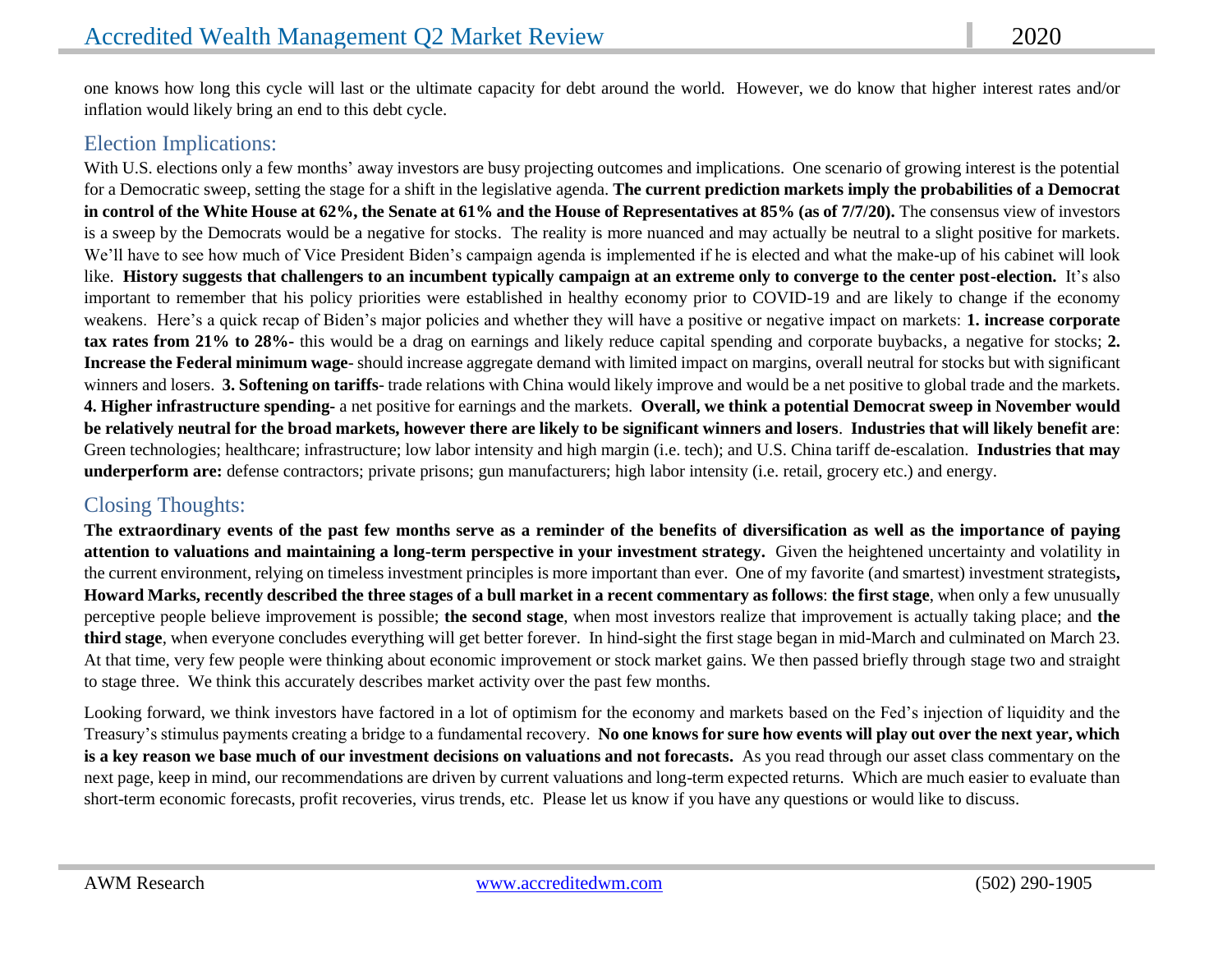| <b>Asset Class</b>      |                   | * $\leftrightarrow$ Neutral weight $\downarrow$ Underweight<br>↑ Overweight                                                   |  |  |  |
|-------------------------|-------------------|-------------------------------------------------------------------------------------------------------------------------------|--|--|--|
| <b>Equities</b>         | View*             | <b>Comments</b>                                                                                                               |  |  |  |
|                         |                   | The recent rally has brought valuations up to a historically high level. Given the uncertainty around the economy, earnings   |  |  |  |
| U.S. Large Cap          |                   | and increased volatility we are recommending an underweight to US stocks. We have a preference for high quality               |  |  |  |
|                         |                   | companies that are growing dividends and earnings.                                                                            |  |  |  |
|                         |                   | We are underweight small/mid-cap stocks for the same reasons mentioned above, with some additional concerns about high        |  |  |  |
| U.S. Small/Mid Cap      |                   | debt levels and less resilient business models.                                                                               |  |  |  |
| International           |                   | Valuations are attractive for the long-term. We like dividend paying stocks but would focus on the highest quality balance    |  |  |  |
| Developed               | $\leftrightarrow$ | sheets with consistent earnings power and relatively low payout ratios.                                                       |  |  |  |
| <b>Emerging Markets</b> | $\leftrightarrow$ | Valuations are very attractive for the long-term. However, emerging markets tend to be high beta and are always susceptible   |  |  |  |
|                         |                   | to further selloffs in bear markets and volatile times. Wait till this crisis settles down and then upgrade to an overweight. |  |  |  |

| <b>Fixed Income</b>        |                   |                                                                                                                                                                                                                                                                                 |
|----------------------------|-------------------|---------------------------------------------------------------------------------------------------------------------------------------------------------------------------------------------------------------------------------------------------------------------------------|
| <b>Investment Grade</b>    |                   | With the 10-year treasury yield near 0.65% we are under-weight core bonds. We recommend keeping some exposure for<br>disciplined risk management and diversification purposes.                                                                                                  |
| High-Yield Bonds           | $\leftrightarrow$ | We went overweight high-yield in late March, but have since reduced our rating to neutral as yields spreads have narrowed<br>the past couple of months. As long as the economy is improving and rates are low, HY will perform well but it is no longer a<br>cheap asset class. |
| <b>Municipal Bonds</b>     | $\leftrightarrow$ | We are neutral to positive on municipal bonds relative to Treasury bonds and they remain attractive for high tax-bracket<br>investors.                                                                                                                                          |
| <b>TIPS</b>                | $\leftrightarrow$ | Inflation break-evens are low and TIPs are a hedge for higher inflation. We are comfortable holding a position in tax-<br>deferred accounts as a long-term hedge against inflation, and would favor them over traditional treasury bonds.                                       |
| <b>Floating-Rate Loans</b> | $\leftrightarrow$ | Similar to HY bonds we were overweight FRLs in late March, but have reduced our rating back to neutral as valuations have<br>risen. We have some concern that rates aren't likely to increase any time soon, limiting the appeal of the floating rate feature.                  |
| <b>Emerging Markets</b>    | $\leftrightarrow$ | This asset class can experience big performance swings and direct exposure may only be appropriate for higher risk tolerant<br>investors. We get some exposure thru our core bond managers and don't anticipate buying any direct positions.                                    |

| <b>Alternatives</b> |  |                                                                                                                            |
|---------------------|--|----------------------------------------------------------------------------------------------------------------------------|
| Absolute-           |  | We like this asset class and have raised our rating back to overweight given the strong rally in stocks and bonds. We like |
| Return/Alternatives |  | alternative funds as a way to hedge volatility and improve the risk vs reward in portfolios.                               |
| <b>REITs</b>        |  | REITs have rallied since the March lows and we are underweight in portfolios. We think many REITs may be structurally      |
|                     |  | impaired in the future as a result of shifts in work habits and technology growth during the virus.                        |
|                     |  | We view commodities as an effective way for long-term investors to diversify their portfolios and hedge against higher     |
| Commodities/Gold    |  | inflation. Commodities have been in a long-term bear market and when this cycle bottoms, we see significant upside. Gold   |
|                     |  | has performed well as a hedge and small positions are reasonable in portfolios, we have also added positions in Silver.    |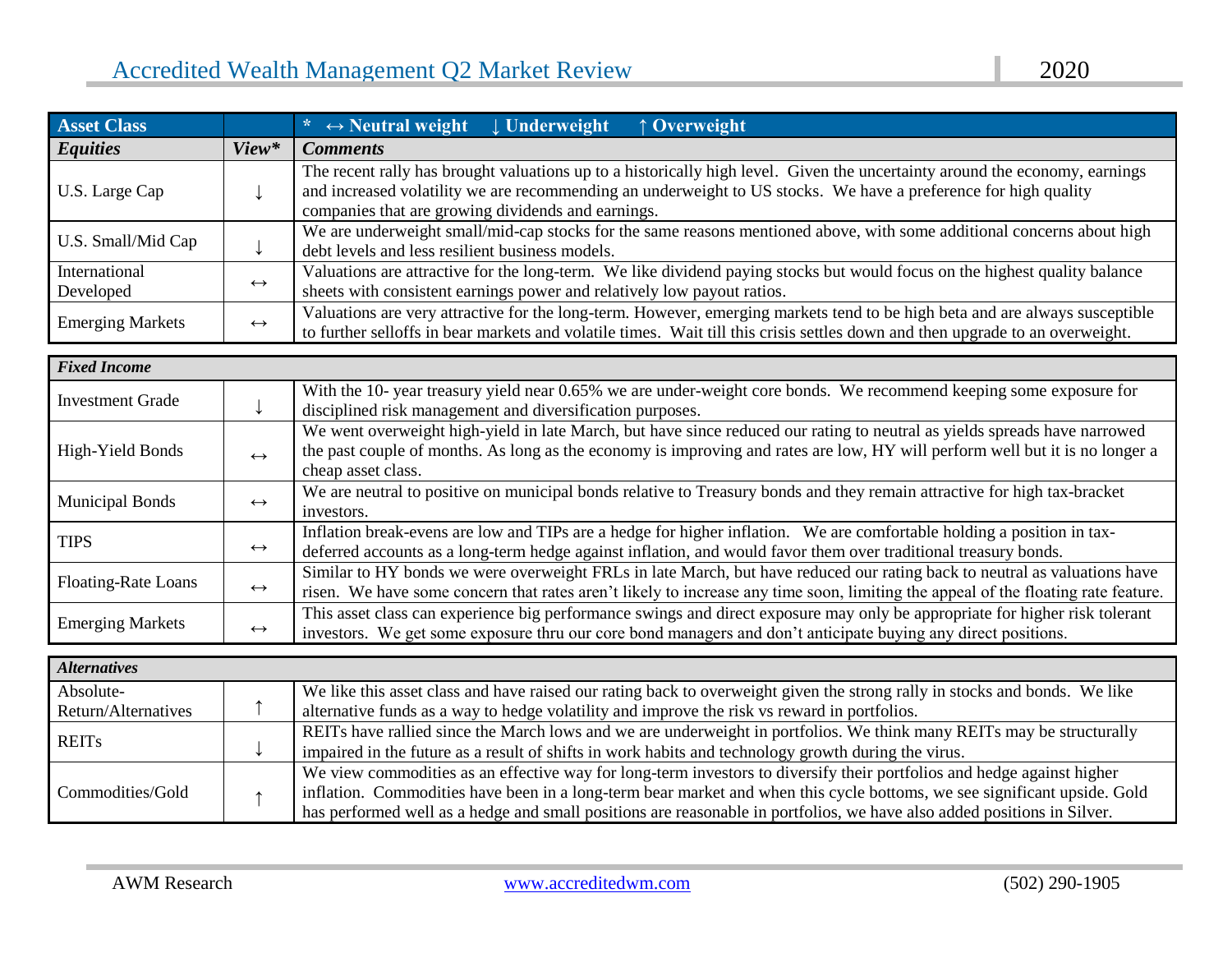#### **U.S. Stocks**

**Market Performance, Second Quarter 2020**

| <b>Index</b>          | Q <sub>2</sub> 20 <sub>20</sub> | 1 YR       |
|-----------------------|---------------------------------|------------|
| S&P 500               | 20.54%                          | 7.51%      |
| Russell 1000          | 21.82%                          | 7.48%      |
| Russell 1000 Value    | 14.29%                          | $(8.84\%)$ |
| Russell 1000 Growth   | 27.84%                          | 23.28%     |
| <b>Russell Midcap</b> | 24.61%                          | $(2.24\%)$ |
| Russell 2000          | 25.42%                          | $(6.63\%)$ |

Source: Morningstar

#### **International Stocks**

**Market Performance, Second Quarter 2020**

| <b>Index</b>     | Q <sub>2</sub> 20 <sub>20</sub> | 1 YR       |
|------------------|---------------------------------|------------|
| <b>MSCI EAFE</b> | 15.08%                          | $(4.73\%)$ |
| <b>MCSI EME</b>  | 18.18%                          | $(3.05\%)$ |
| <b>MSCI BRIC</b> | 16.99%                          | $0.02\%$   |

- Global stocks rallied dramatically in the second quarter, led by US growth and tech stocks.
- Growth stocks continued their dominance over value and outperformed by a wide margin in the quarter and YTD. The relative performance of value stocks improved the past couple of months, but will need the economy to continue improving for that to continue.
- We continue to favor high quality dividend paying stocks that can grow both earnings and dividends. In this low interest rate environment they will continue to be attractive.

- Foreign developed markets have bounced nicely in the second quarter and continue to look attractively valued compared to US stocks.
- Twin deficits in the US are ballooning, and when this crisis ends we expect the US \$ will trade lower. If the Dollar does sell-off we think it will be a catalyst for better foreign stock performance. Emerging markets, particularly value stocks, may offer the best absolute Source: Morningstar **return potential over the next 5 years.** The next 5 years.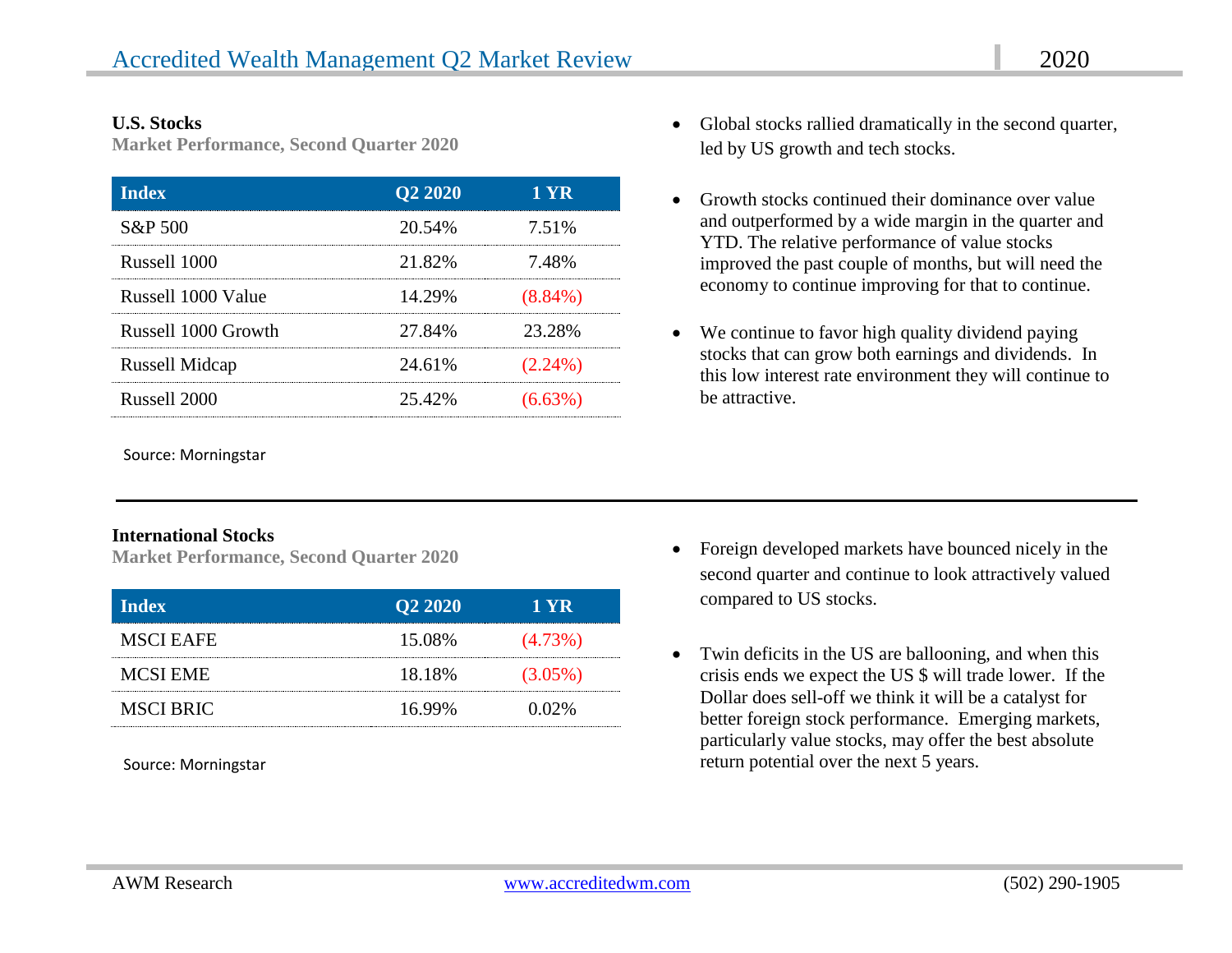#### **Fixed Income**

**Market Performance, Second Quarter 2020**

| <b>Index</b>                                       | <b>Q2 2020</b> | 1 YR       |
|----------------------------------------------------|----------------|------------|
| Vanguard Total Bond Index                          | 2.95%          | 8.85%      |
| Barclays Muni Bond                                 | 2.72%          | 4.45%      |
| Barclays US Corp High-Yield                        | 10.18%         | 0.03%      |
| <b>JPM GBI- EM Global</b><br>Diversified           | 9.82%          | $(2.82\%)$ |
| iShares TIPS Bond                                  | 4.32%          | 8.32%      |
| BofA Merrill Lynch 3 month<br><b>Treasury Note</b> | 0.31%          | 1.89%      |

- Core bonds were positive for the quarter, up 3.0%. With interest rates at current levels we would be underweight core bonds.
- High-yield bonds have rallied sharply and we are neutral. In more aggressive accounts we think they have the potential to outperform as long as we avoid an economic downturn.

Source: Morningstar

#### **Alternative Assets**

**Market Performance, Second Quarter 2020**

| <b>Strategies</b>                      | Q <sub>2</sub> 20 <sub>20</sub> | 1 YR       |
|----------------------------------------|---------------------------------|------------|
| PIMCO All Asset All Authority          | 13.13%                          | $(7.19\%)$ |
| <b>AQR</b> Diversified Arbitrage       | 9.91%                           | 5.42%      |
| <b>JPMorgan Hedged Equity</b>          | 906%                            | $9.30\%$   |
| Vanguard REIT                          | 13.44%                          | $(6.98\%)$ |
| <b>BNY Mellon Global Real</b><br>eturn | 8.57%                           | 1.12%      |

Source: Morningstar

- Most alternative performed well in the quarter and significantly outperformed bonds. We continue to like select managers, gold and silver as diversifiers and hedges against further market volatility.
- We like alternative assets as a strategic way to reduce risk and increase absolute returns in portfolios. We plan to maintain a position in alternative assets unless we see a significant pullback in traditional assets. We expect alternatives to significantly outperform bonds over the full market cycle.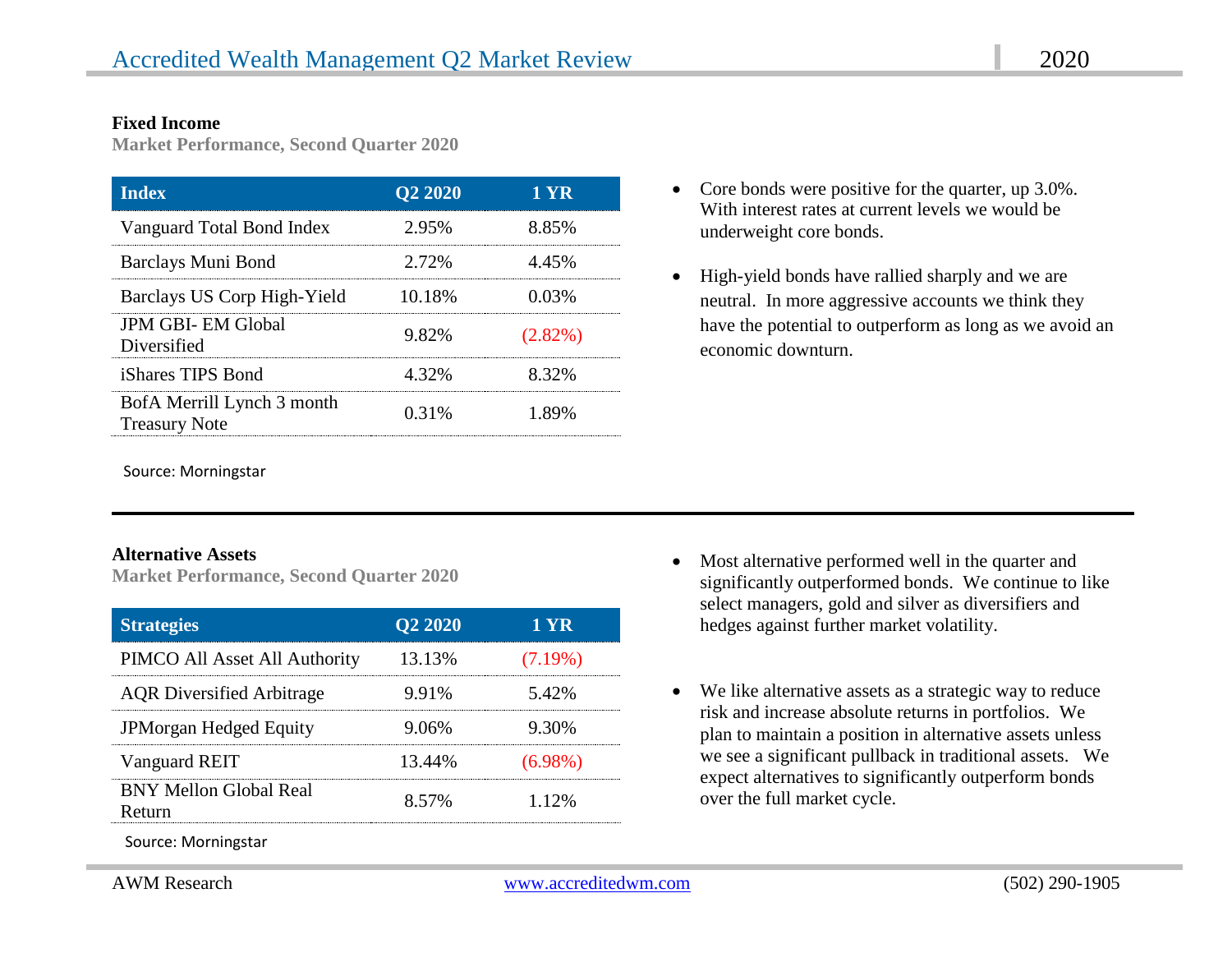# **Appendix:**

**Benchmark Definitions**

 $\ddot{\phantom{0}}$ 

| <b>U.S. Equity</b>          |       | <b>Description</b>                                                                                                                                                                                                                                                          |
|-----------------------------|-------|-----------------------------------------------------------------------------------------------------------------------------------------------------------------------------------------------------------------------------------------------------------------------------|
| S&P 500                     | Index | The index includes 500 leading US companies and captures approximately 80%<br>coverage of available market capitalization.                                                                                                                                                  |
| Russell 1000                | Index | The Russell 1000 Index measures the performance of the large-cap segment of the U.S.<br>equity universe and includes approximately 1000 of the largest securities. The Russell 1000<br>represents approximately 92% of the U.S. market.                                     |
| Russell 1000 Value          | Index | The Russell 1000 Value Index measures the performance of the large-cap value segment of<br>the U.S. equity universe. It includes those Russell 1000 companies with lower price-to-book<br>ratios and lower expected growth values.                                          |
| Russell 1000 Growth         | Index | The Russell 1000 Growth Index measures the performance of the large-cap growth segment<br>of the U.S. equity universe. It includes those Russell 1000 companies with higher price-to-<br>book ratios and higher forecasted growth values.                                   |
| Russell Midcap              | Index | The Russell Midcap Index measures the performance of the mid-cap segment of the U.S.<br>equity universe. It includes approximately 800 of the smallest securities based on a<br>combination of their market cap and current index membership.                               |
| Russell 2000                | Index | The Russell 2000 Index measures the performance of the small-cap segment of the U.S.<br>equity universe. It includes approximately 2000 of the smallest securities based on a<br>combination of their market cap and current index membership.                              |
| <b>International Equity</b> |       | <b>Description</b>                                                                                                                                                                                                                                                          |
| <b>MSCI EAFE</b>            | Index | The EAFE (Europe, Australasia, Far East) index consists of 21 developed market<br>country indexes, excluding the US & Canada. It is a free float-adjusted market<br>capitalization index that is designed to measure the equity market performance of<br>developed markets. |
| <b>MCSI EME</b>             | Index | The index is a free float-adjusted market capitalization index that is designed to measure<br>equity market performance of emerging markets and includes 23 emerging market<br>countries in the index.                                                                      |
| <b>MSCI BRIC</b>            | Index | The index is a free float-adjusted market capitalization weighted index that is designed<br>to measure the equity market performance of the following four emerging market<br>country indexes: Brazil, Russia, India and China.                                             |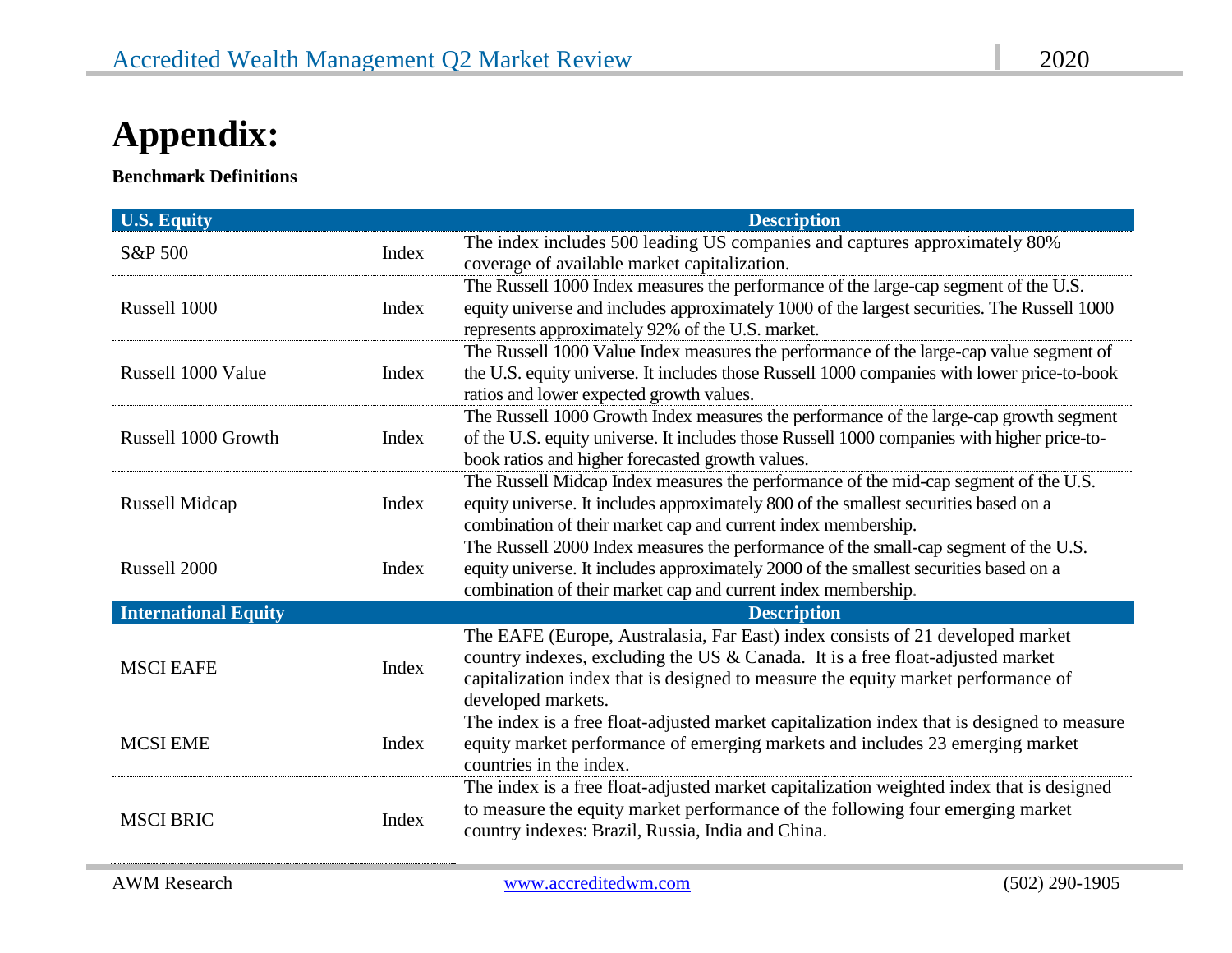| <b>Fixed Income</b>                                |                   | <b>Description</b>                                                                                                                                                                                                                                                                                                                 |
|----------------------------------------------------|-------------------|------------------------------------------------------------------------------------------------------------------------------------------------------------------------------------------------------------------------------------------------------------------------------------------------------------------------------------|
| Vanguard Total Bond Index                          | <b>Index Fund</b> | This index measures a wide spectrum of public, investment-grade, taxable, fixed income<br>securities in the United States-including government, corporate, and international<br>dollar-denominated bonds, as well as mortgage-backed and asset-backed securities, all<br>with maturities of more than 1 year.                      |
| <b>Barclays Aggregate Bond</b>                     | Index             | The U.S. Aggregate Index covers the USD-denominated, investment-grade, fixed-rate,<br>taxable bond market of SEC-registered securities. The index includes bonds from the<br>Treasury, Government-Related, Corporate, MBS (agency fixed-rate and hybrid ARM<br>pass-through bonds), ABS, and CMBS sectors.                         |
| Barclays Muni Bond                                 | Index             | The U.S. Municipal Indices cover the USD-denominated long term tax exempt bond<br>market. The index has four main sectors: state and local general obligation bonds,<br>revenue bonds, insured bonds, and pre-refunded bonds.                                                                                                      |
| Barclays US Corp High-<br>Yield                    | Index             | The index covers the USD-denominated, non-investment grade, fixed-rate, taxable<br>corporate bond market and excludes Emerging Markets debt.                                                                                                                                                                                       |
| <b>JPM GBI- EM Global Divers</b>                   | Index             | The index tracks returns for actively traded external debt instruments in emerging<br>markets. Included in the index are US-dollar denominated Brady bonds, Eurobonds,<br>and traded loans issued by sovereign entities.                                                                                                           |
| iShares TIPS Bond                                  | <b>ETF</b>        | The iShares TIPS Bond ETF seeks to track the investment results of an index composed<br>of inflation-protected U.S. Treasury bonds.                                                                                                                                                                                                |
| BofA Merrill Lynch 3 month<br><b>Treasury Note</b> | Index             | The 3-month US Treasury Note Index is comprised of a single issue purchased at the<br>beginning of the month and held for a full month. At the end of the month, that issue is<br>sold and rolled into a newly selected issue.                                                                                                     |
| <b>Alternative Assets</b>                          |                   | <b>Description</b>                                                                                                                                                                                                                                                                                                                 |
| PIMCO All Asset All<br>Authority                   | Mutual<br>Fund    | The investment seeks maximum real return, consistent with preservation of real capital<br>and prudent investment management. The primary benchmark for the fund is the S&P<br>500, with a secondary objective of Consumer Price Index +650 basis points.                                                                           |
| <b>AQR</b> Diversified Arbitrage                   | Mutual<br>Fund    | The investment seeks long-term absolute (positive) returns. It invests in a diversified<br>portfolio of instruments, including equities, convertible securities, debt securities, loans,<br>warrants, options, other types of derivative instruments.                                                                              |
| JPMorgan Hedged Equity                             | Mutual<br>Fund    | The investment seeks to capture the majority of the returns associated with equity<br>market investments, while exposing investors to less risk than other equity investments.<br>The fund invests in a broadly diversified portfolio of common stocks, while also selling<br>index call options and purchasing index put options. |